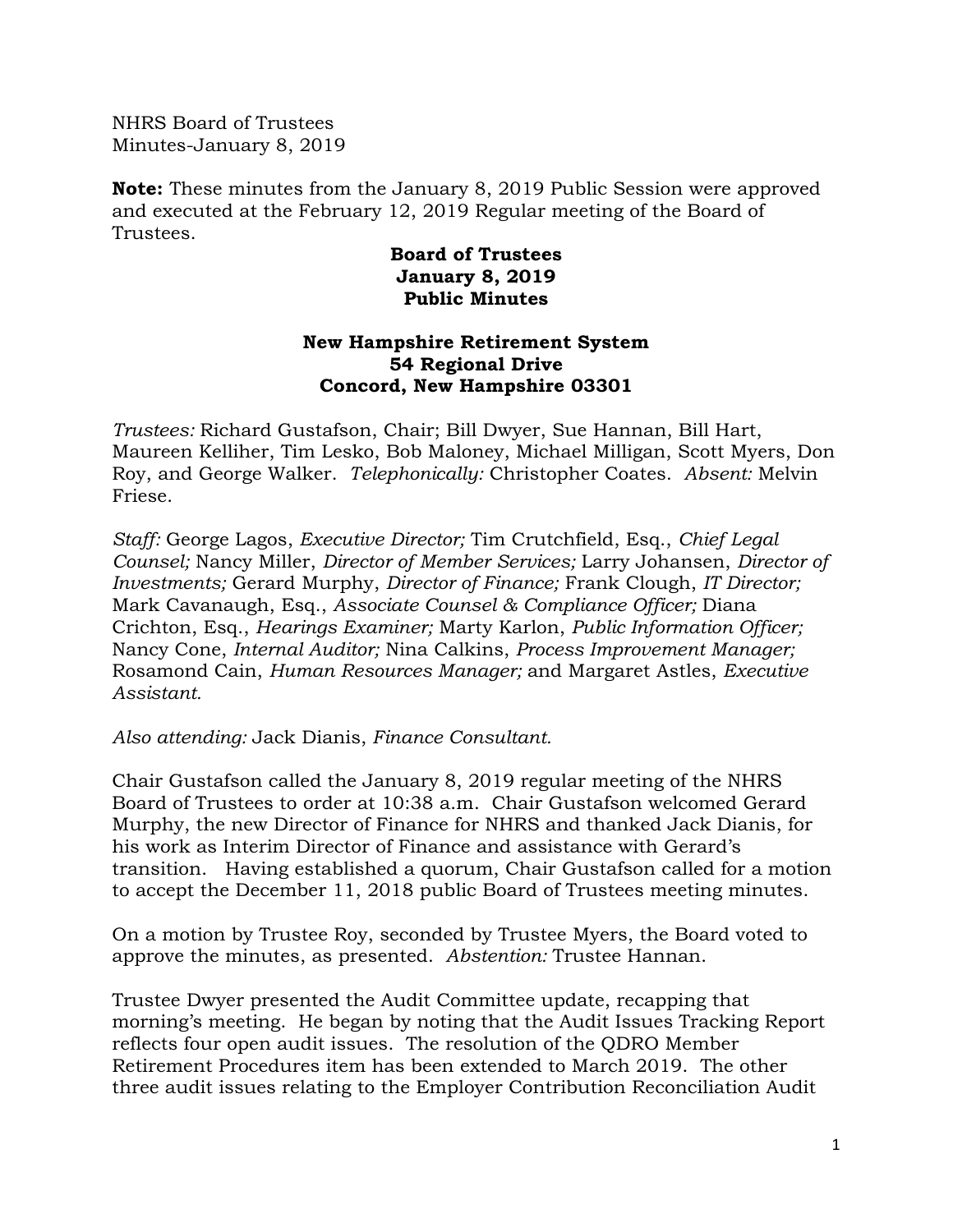should be concluded when the remediation actions are put into effect. The Committee also reviewed the FY 2019 Internal Audit plan, noting that audits for Employer Hire and Separation procedures and System Access User Rights will likely be added to the Tracker in March 2019. Concerning the Data Security Response update, Mr. Dwyer noted that Nancy Cone, Internal Auditor, provided the Committee with a well-received status summary. He explained that staff continues to address the implementation of remediation measures and currently have achieved 61% completion. The Committee also reviewed a letter from Plante Moran as part of the CAFR audit, which identified opportunities for internal control improvements. He was happy to report that in several instances, the NHRS staff had already implemented recommendations, noted in Plante Moran's letter.

Mr. Dwyer reported on the draft GASB 68 & 75 Employer Allocation reports, which provide the allocation of both pension liabilities, as well as postemployment benefits expenses for participating employers. Mr. Dwyer explained that GASB 68 & 75 requires employers to identify these liabilities in their financial statements.

On a motion by Trustee Dwyer, seconded by Trustee Hannan, the Board unanimously accepted the recommendation of the Audit Committee to accept the June 30, 2018 GASB 68 & 75 Reports, as presented, subject to receipt of an unmodified opinion letter from Plante Moran.

Trustee Dwyer noted that the Audit Committee had considered and acted upon a recommendation from staff regarding a peer actuarial audit. This would be done by an independent actuary by performing a full scope actuarial review of the last valuation performed by GRS, as a matter of best practice. It is expected that the consulting firm chosen would complete its work in May or June 2019, with an estimated cost of \$70,000, not to exceed \$80,000.

On a motion by Trustee Dwyer, seconded by Trustee Myers, the Board unanimously voted to accept the recommendation of the Audit Committee that the Board select Segal Consulting to perform a full scope actuarial audit of the June 30, 2017 valuation performed by GRS, subject to due diligence and successful contract negotiations.

Executive Director George Lagos noted that the GRS contract expires at the end of next year. At that time, an RFP will be issued for these services. Replying to a question as to how often a peer actuarial audit would be done, Mr. Lagos suggested that an audit mid-way through the next actuary's contract would be appropriate.

Lastly, Trustee Dwyer noted that the Audit Committee received a draft of a new Data Risk Assessment Policy, which will also be provided to the Governance Committee for review. The expectation is that the Governance Committee will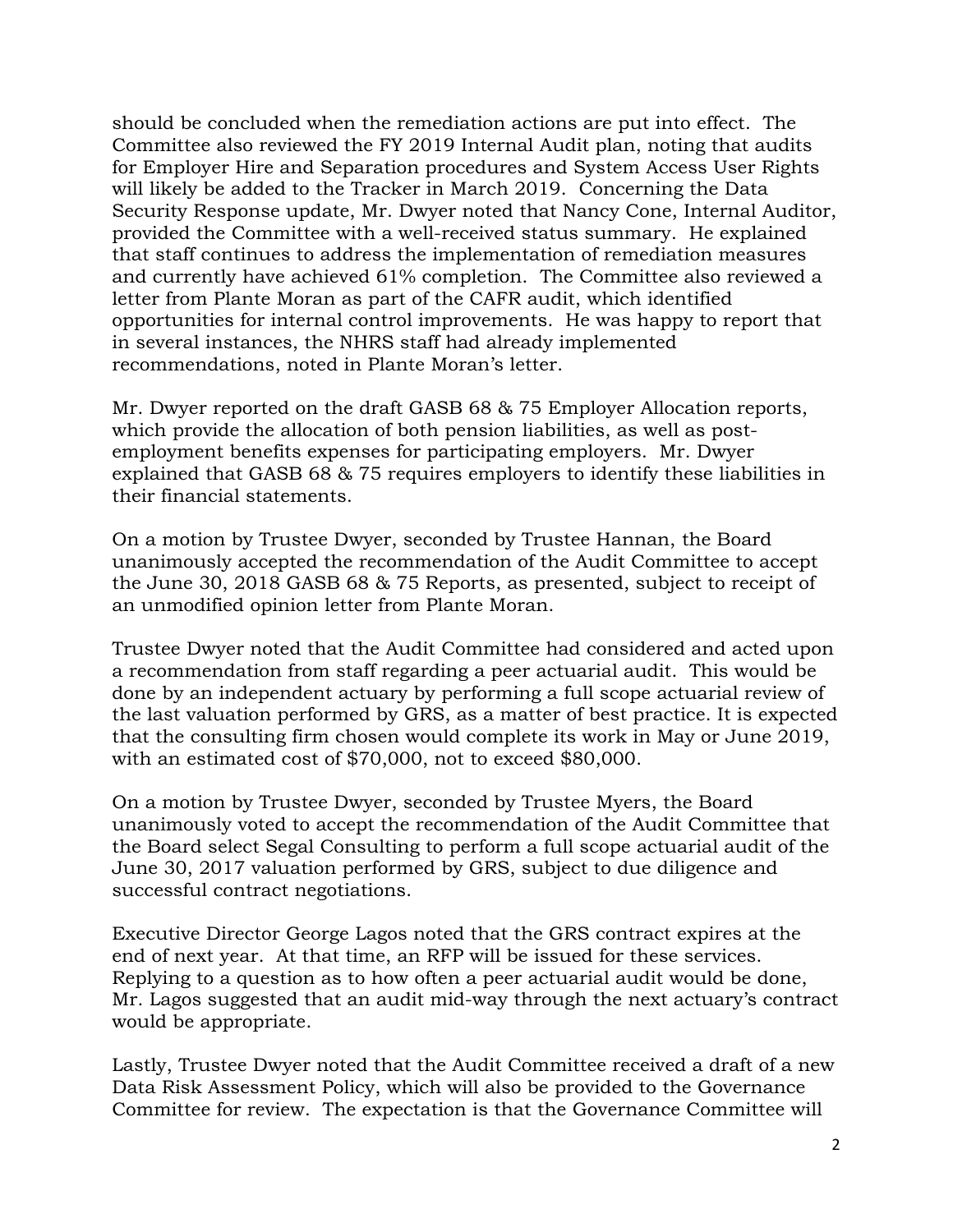consider it for recommendation to the full Board for approval at a future meeting.

Chairman Roy reported for the Governance Committee, stating that the Committee met on December 11, 2018. The first matter discussed was an update from Chief Legal Counsel Crutchfield on the issuance of an RFI to providers relating to the potential transition to paperless Board meetings. The Committee also discussed the annual Governance Manual review, with revisions to three Board policies, revisions to the PPCC Charter, and an annual update of certain information included in the Appendices and Exhibits.

On a motion by Trustee Roy, seconded by Trustee Lesko, the Board voted unanimously to accept the recommendation of the Governance Committee that the Board approve the revised Governance Manual, as presented.

Next, Trustee Roy reported that at its December 11, 2018 meeting, the Governance Committee voted unanimously to recommend to the full Board that it renew its fiduciary insurance coverage with the Hudson Insurance Company. Hudson had confirmed that it would renew, at the same terms of the expiring policy, for the next two years, with \$20 million in coverage, with a \$100,000 deductible, at an annual premium of \$123,000.

On a motion by Trustee Roy, seconded by Trustee Kelliher, the Board unanimously voted to accept the recommendation of the Governance Committee to renew its annual fiduciary insurance coverage for \$20 million with Hudson Insurance Company, as presented.

Lastly, Trustee Roy reported that at the Governance Committee meeting today, following the Board meeting, the Committee would be discussing the proposed draft Data Security Policy mentioned by Trustee Dwyer.

Trustee Kelliher provided a recap from the IIC's meeting of December 14, 2018. She noted that the Director of Investments reviewed the IIC's work plan and the IIC unanimously voted to renew the investment management agreements with smid-cap investment managers TSW and AllianceBernstein, through November 30, 2020. The IIC then reviewed the status of the Real Estate Investment Plan for FY 2019, as presented by the Townsend Group. Lastly, in that meeting, the IIC heard a presentation from NEPC on the performance of the private equity & private debt investments included in the NHRS portfolio. After the presentation, the IIC unanimously approved the private equity & private debt strategic plan for calendar year 2019.

Commenting on the market and economic conditions, Trustee Kelliher noted the last couple of months have been the most tumultuous market many had ever experienced and, after one of the worst Decembers on record in the stock market, it was welcomed to see cooler heads prevail last week. Two of the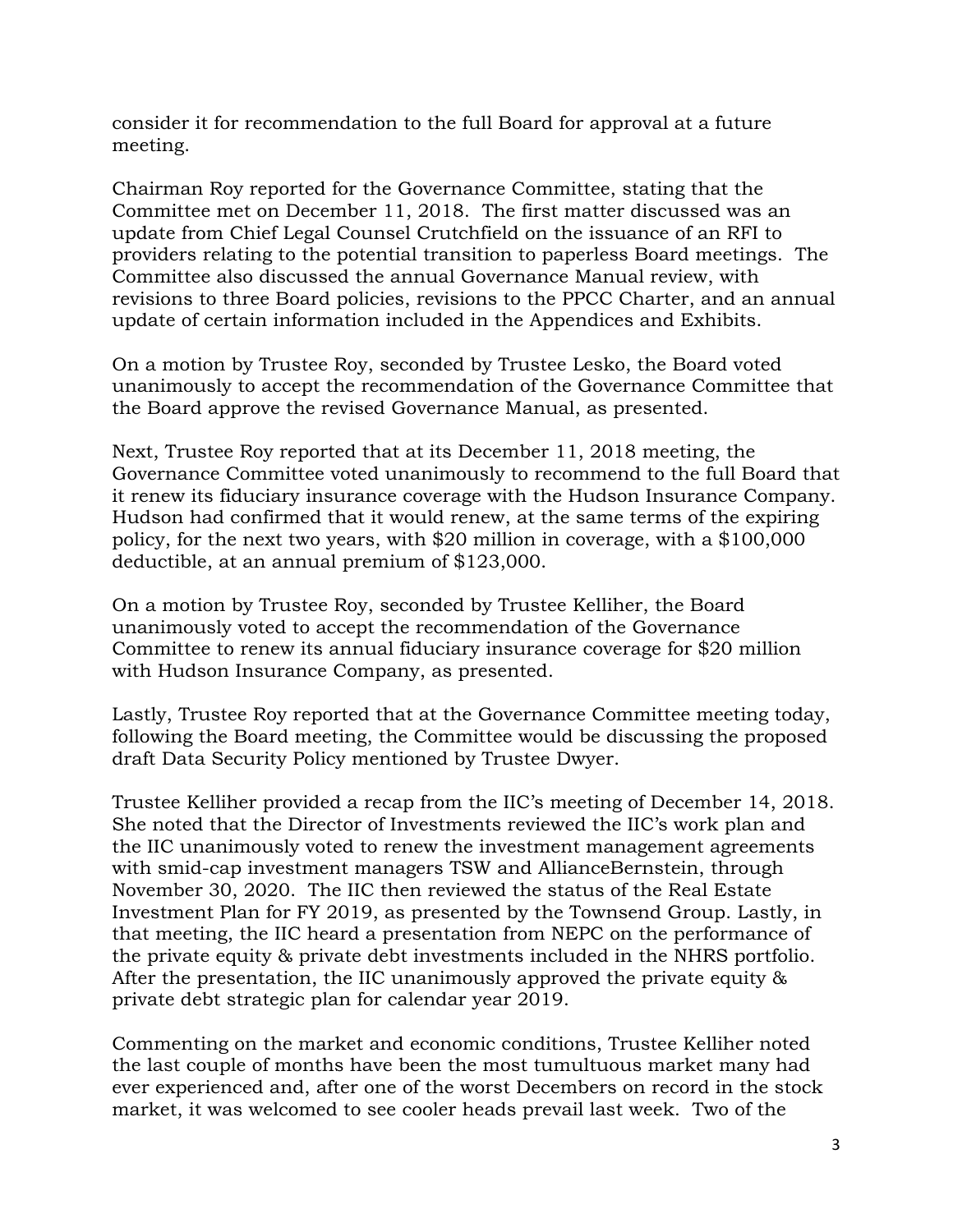largest factors driving the uncertain market at the end of 2018 were concerns over the Federal Reserve and its judgement regarding balance sheet reduction and 2019 interest rate increases. She noted that the Federal Reserve Chair recently quelled market jitters by clarifying that the Federal Reserve will be data-dependent regarding additional moves in 2019. More importantly, regarding the low point in Federal Reserve confidence levels, the employment report from January 4, 2019, was remarkable, showing strength and resolve that the Federal Reserve and the FOMC were justified in the decisions they made in December 2018.

Director of Investments Johansen reported on NEPC's Private Equity & Private Debt Portfolio review ending December 2018. He noted that fiscal year-end June 30, 2018 saw strong S&P 500 total return gains of 14.4% and the Barclay Aggregate Fixed Income saw a return of -0.4%. The Private Equity portfolio's FY '18 return was up 18.1% against the S&P return of 14.4% and continues to perform well. The Private Debt portfolio was up 6.5% relative to the Barclay Cap, down 40 basis points. He noted that the alternative program continues to add value relative to the public market results.

Mr. Johansen reviewed the Private Equity & Private Debt Executive Summary, highlighting the target asset allocation at 10.0%, the actual net asset value at 14.1% and the committed but unfunded at 11.0%. The Private Equity & Private Debt exposure of the net asset value, plus the unfunded, is at 25.6%. The trailing 5-year internal rate of return as of June 30, 2018 for the full program, was 11.4%. The return was hampered by the Legacy Program, down by -4.3%, but buoyed by the Restart Program, which was up 11.6%. The review for December 2018 shows the number of commitments made at 55, with 39 meeting expectations, 4 that are of concern, and 12 commitments that have had a year or less of operation.

In summary, NEPC's Private Equity & Private Debt Strategic Plan for CY 2019 recommends that NHRS consider making \$300-\$400 million of new commitments per calendar year for the next several years. Roughly, \$365 million of commitments have already been made for CY 2019. In closing, Mr. Johansen noted that the portfolio is doing extremely well.

Trustee Myers reported on the Legislative Committee meeting held prior to the Board meeting on January 8, 2019. Public Information Officer Karlon reported on the latest list of LSRs and noted that after the Board meeting, he, the Director of Investments and the Executive Director would be making an informational presentation to the House Executive Departments and Administration Committee (ED&A) on the retirement system.

Executive Director Lagos noted that at today's presentation, he wanted to make sure that the ED&A Committee, especially the new legislators, were aware of three important points: 1) NHRS provides a modest benefit to its members;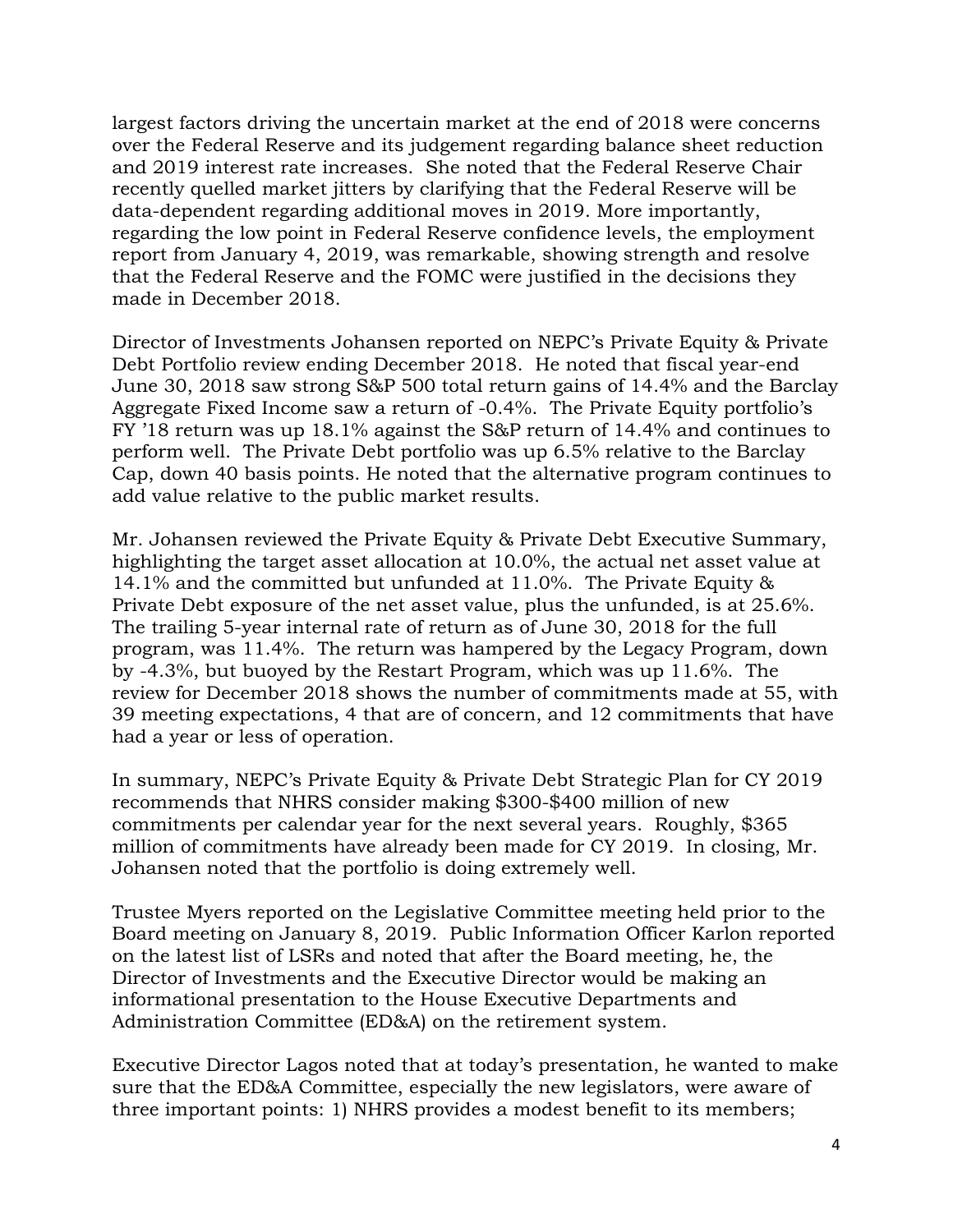2) the actual cost of that benefit is modest and represents only about 20% of the total cost that employers pay into the system; and 3) that the key is not really where NHRS is in terms of its funded liability, but rather where NHRS is going. Mr. Lagos wanted to make clear that NHRS has a plan in place that it is executing and the existing fund deficit is being amortized and will be paid down by 2039.

Trustee Walker reported that the Benefits Committee did not meet in December, but Board action is expected at today's meeting to approve the proposed rule revisions to Chapters Ret 200, 300, and 400, for final adoption.

Associate Counsel and Compliance Officer Cavanaugh explained that the final adoption of the rule revisions would be the end of the process. Upon approval by the Board, the rule revisions to all three chapters would be filed today and become effective at midnight. Mr. Cavanaugh noted that the process went very well with the Office of Legislative Services (OLS) and JLCAR accepted all substantive revisions that were recommended. He noted that NHRS will not have to re-adopt rules Ret 200, 300, and 400, for another 10 years.

On a motion by Trustee Roy, seconded by Trustee Walker, the Board unanimously voted to approve the proposed rule revisions to chapters Ret 200, 300, and 400, for final adoption.

Trustee Roy inquired if the rule revisions would be difficult to implement. Chair Gustafson replied that the adoption of the rule revisions aligns with the rules that were previously in place, but had expired.

Trustee Hart reported on the PPCC meeting held on January 2, 2018, noting that the Committee had entered into non-public session to discuss personnel matters. Upon reconvening in open session, the PPCC discussed the Executive Director evaluation. Trustee Hart explained the ED evaluation process to the Trustees. He and Chair Gustafson asked all Trustees to participate in the evaluation, answering to the best of their ability, even though many of the Trustees are newly appointed. Trustees were requested to return the evaluations to NHRS on or before Friday, January 18. Lastly, he asked that the Board enter into a temporary adjournment to discuss the collective bargaining strategies or negotiations.

On a motion by Trustee Hart, seconded by Trustee Milligan, the Board unanimously voted to temporarily adjourn the meeting, for the purpose of discussing collective bargaining strategies or negotiations, under RSA 91-A:2,  $I(a)$ .

On a motion by Trustee Myers, seconded by Trustee Dwyer, the Board unanimously voted to reconvene the Board meeting.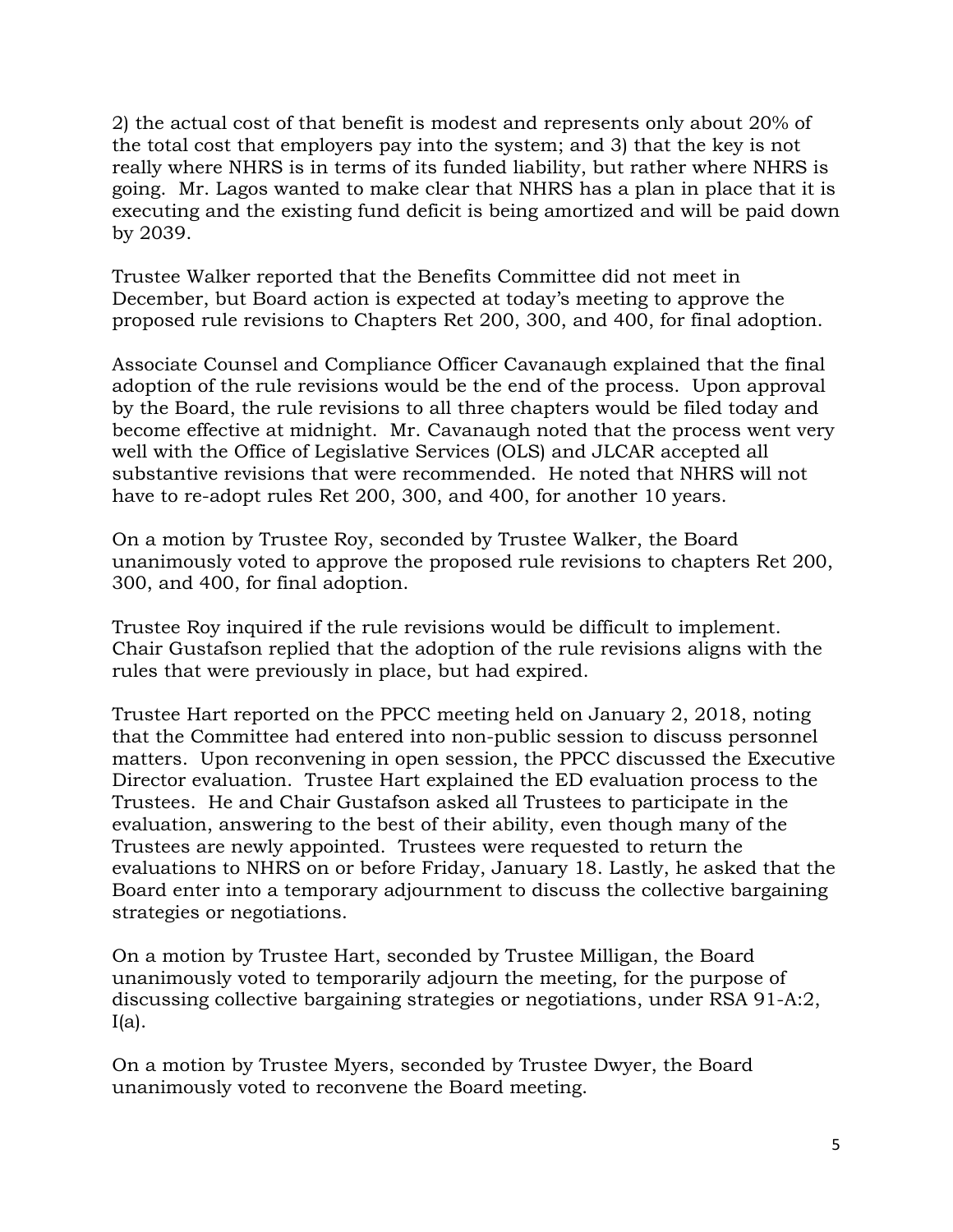Executive Director Lagos provided his operating report, noting that Key Performance Measures scored 97.75% for the month. He noted that the PG-V3 kick-off date would be January 24, 2019.

Concerning his telephone survey results, Executive Director Lagos noted that he has now spoken with 999 members and retirees on his weekly calls, as of December 31, 2018. His telephone survey response rate is very favorable, with 91% positive, 8% neutral, and 1% negative.

Lastly, Executive Director Lagos reported that given the ongoing challenges of maintaining the security of our systems, it would be beneficial to hire an IT Security Officer (ISSO), given the security threats that are, unfortunately, part of the day-to-day business activities.

Chief Legal Counsel Crutchfield gave his legal update, noting that Attorney Crichton revised the format on the monthly appeals report, hopefully, making it easier to read. He then thanked the Trustees for submitting their annual Statement of Financial Interests forms, by the January 18, 2019 due date.

Mr. Crutchfield noted that responses for the legal RFP for fiduciary, tax and benefits counsel are due by January 18, 2019. The RFI for the transition to paperless Board meetings was issued on January 4, 2019, to five providers, based on information provided by several different retirement plans, and a survey of the NHRS Trustees.

Jack Dianis reported on behalf of Finance, thanking the Board for its contingent acceptance on the GASB 68 & 75 report, which will enable Finance to provide the reports to employers so they can complete their financial statements.

Mr. Dianis reviewed and explained the net position, the cash flow report of contributions, benefits and investment income, and the budget-to-actual report. Lastly, he noted that now that the audit is complete, Finance is focusing on internal projects that will continue to be outlined in the monthly FY 2019 Action Plan Summary.

Chair Gustafson, thanked Mr. Dianis and Heather Fritzky, the Assistant Director of Finance and Controller, for their continued work and support to NHRS, and their willingness to assist new Director of Finance, Gerard Murphy, with his transition.

IT Director Clough presented his report, and noted that the IT Disaster Recovery plan has been completed. The next step is to develop a plan to test and validate the Plan.